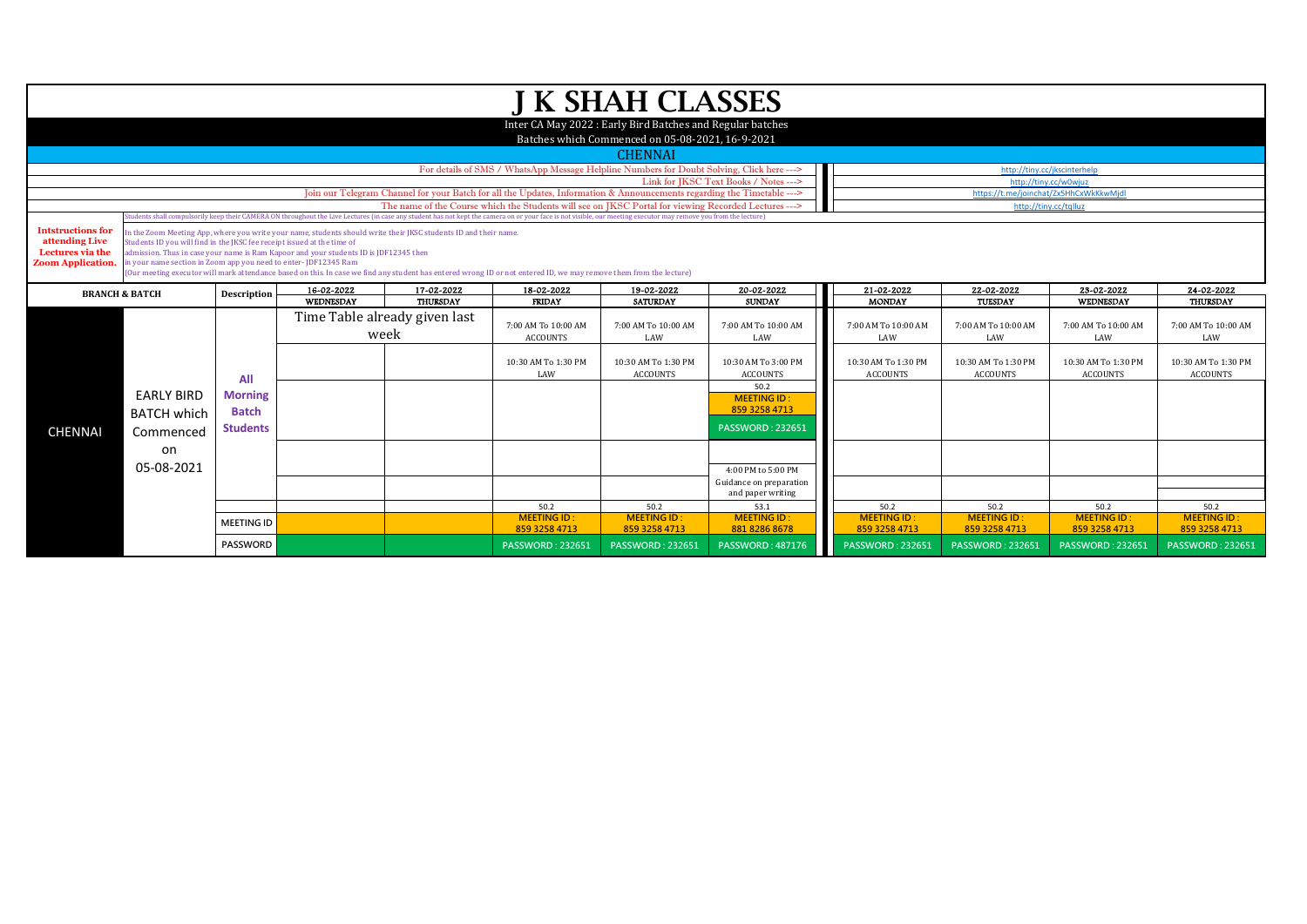|                                    |                                                                         |                   |                                                                                       |                                                                                                                  |                                                                                                                                                                                                                                 | <b>J K SHAH CLASSES</b>                                                                                        |                                       |
|------------------------------------|-------------------------------------------------------------------------|-------------------|---------------------------------------------------------------------------------------|------------------------------------------------------------------------------------------------------------------|---------------------------------------------------------------------------------------------------------------------------------------------------------------------------------------------------------------------------------|----------------------------------------------------------------------------------------------------------------|---------------------------------------|
|                                    |                                                                         |                   |                                                                                       |                                                                                                                  |                                                                                                                                                                                                                                 | Inter CA May 2022 : Early Bird Batches and Regular batches<br>Batches which Commenced on 05-08-2021, 16-9-2021 |                                       |
|                                    |                                                                         |                   |                                                                                       |                                                                                                                  |                                                                                                                                                                                                                                 | <b>CHENNAI</b>                                                                                                 |                                       |
|                                    |                                                                         |                   |                                                                                       |                                                                                                                  | For details of SMS / WhatsApp Message Helpline Numbers for Doubt Solving, Click here --->                                                                                                                                       |                                                                                                                |                                       |
|                                    |                                                                         |                   |                                                                                       |                                                                                                                  |                                                                                                                                                                                                                                 |                                                                                                                | Link for IKSC Text Books / Notes ---> |
|                                    |                                                                         |                   |                                                                                       |                                                                                                                  | Join our Telegram Channel for your Batch for all the Updates, Information & Announcements regarding the Timetable ---><br>The name of the Course which the Students will see on JKSC Portal for viewing Recorded Lectures --- > |                                                                                                                |                                       |
|                                    |                                                                         |                   |                                                                                       |                                                                                                                  | tudents shall compulsorily keep their CAMERA ON throughout the Live Lectures (in case any student has not kept the camera on or your face is not visible, our meeting executor may remove you from the lecture)                 |                                                                                                                |                                       |
| <b>Intstructions for</b>           |                                                                         |                   |                                                                                       | In the Zoom Meeting App, where you write your name, students should write their JKSC students ID and their name. |                                                                                                                                                                                                                                 |                                                                                                                |                                       |
| attending Live<br>Lectures via the | Students ID you will find in the IKSC fee receipt issued at the time of |                   | admission. Thus in case your name is Ram Kapoor and your students ID is JDF12345 then |                                                                                                                  |                                                                                                                                                                                                                                 |                                                                                                                |                                       |
| <b>Zoom Application.</b>           | in your name section in Zoom app you need to enter-JDF12345 Ram         |                   |                                                                                       |                                                                                                                  |                                                                                                                                                                                                                                 |                                                                                                                |                                       |
|                                    |                                                                         |                   |                                                                                       |                                                                                                                  | (Our meeting executor will mark attendance based on this. In case we find any student has entered wrong ID or not entered ID, we may remove them from the lecture)                                                              |                                                                                                                |                                       |
|                                    | <b>BRANCH &amp; BATCH</b>                                               | Description       | 16-02-2022                                                                            | 17-02-2022                                                                                                       | 18-02-2022                                                                                                                                                                                                                      | 19-02-2022                                                                                                     | 20-02-2022                            |
|                                    |                                                                         |                   | WEDNESDAY                                                                             | THURSDAY                                                                                                         | <b>FRIDAY</b>                                                                                                                                                                                                                   | <b>SATURDAY</b>                                                                                                | <b>SUNDAY</b>                         |
|                                    |                                                                         |                   |                                                                                       | Time Table already given last                                                                                    | 2:30 PM To 5:30 PM                                                                                                                                                                                                              | 2:30 PM To 5:30 PM                                                                                             | 7:00 AM To 10:00 AM                   |
|                                    |                                                                         |                   |                                                                                       | week                                                                                                             | <b>ACCOUNTS</b>                                                                                                                                                                                                                 | LAW                                                                                                            | LAW                                   |
|                                    |                                                                         |                   |                                                                                       |                                                                                                                  |                                                                                                                                                                                                                                 |                                                                                                                |                                       |
|                                    |                                                                         |                   |                                                                                       |                                                                                                                  | 6:00 PM To 9:00 PM                                                                                                                                                                                                              | 6:00 PM To 9:00 PM                                                                                             | 10:30 AM To 3:00 PM                   |
|                                    |                                                                         | All               |                                                                                       |                                                                                                                  | LAW                                                                                                                                                                                                                             | <b>ACCOUNTS</b>                                                                                                | <b>ACCOUNTS</b>                       |
|                                    | <b>EARLY BIRD</b>                                                       | <b>Evening</b>    |                                                                                       |                                                                                                                  |                                                                                                                                                                                                                                 |                                                                                                                | 50.2<br><b>MEETING ID:</b>            |
|                                    | <b>BATCH which</b>                                                      | <b>Batch</b>      |                                                                                       |                                                                                                                  |                                                                                                                                                                                                                                 |                                                                                                                | 859 3258 4713                         |
|                                    |                                                                         | <b>Students</b>   |                                                                                       |                                                                                                                  |                                                                                                                                                                                                                                 |                                                                                                                | <b>PASSWORD: 232651</b>               |
| <b>CHENNAI</b>                     | Commenced                                                               |                   |                                                                                       |                                                                                                                  |                                                                                                                                                                                                                                 |                                                                                                                |                                       |
|                                    | on                                                                      |                   |                                                                                       |                                                                                                                  |                                                                                                                                                                                                                                 |                                                                                                                |                                       |
|                                    | 05-08-2021                                                              |                   |                                                                                       |                                                                                                                  |                                                                                                                                                                                                                                 |                                                                                                                | 4:00 PM to 5:00 PM                    |
|                                    |                                                                         |                   |                                                                                       |                                                                                                                  |                                                                                                                                                                                                                                 |                                                                                                                | Guidance on preparation               |
|                                    |                                                                         |                   |                                                                                       |                                                                                                                  |                                                                                                                                                                                                                                 |                                                                                                                | and paper writing                     |
|                                    |                                                                         |                   |                                                                                       |                                                                                                                  | 51.2<br><b>MEETING ID:</b>                                                                                                                                                                                                      | 51.2<br><b>MEETING ID:</b>                                                                                     | 53.1<br><b>MEETING ID:</b>            |
|                                    |                                                                         | <b>MEETING ID</b> |                                                                                       |                                                                                                                  | 891 9585 7318                                                                                                                                                                                                                   | 891 9585 7318                                                                                                  | 881 8286 8678                         |
|                                    |                                                                         | <b>PASSWORD</b>   |                                                                                       |                                                                                                                  | <b>PASSWORD: 796893</b>                                                                                                                                                                                                         | <b>PASSWORD: 796893</b>                                                                                        | <b>PASSWORD: 487176</b>               |
|                                    |                                                                         |                   |                                                                                       |                                                                                                                  |                                                                                                                                                                                                                                 |                                                                                                                |                                       |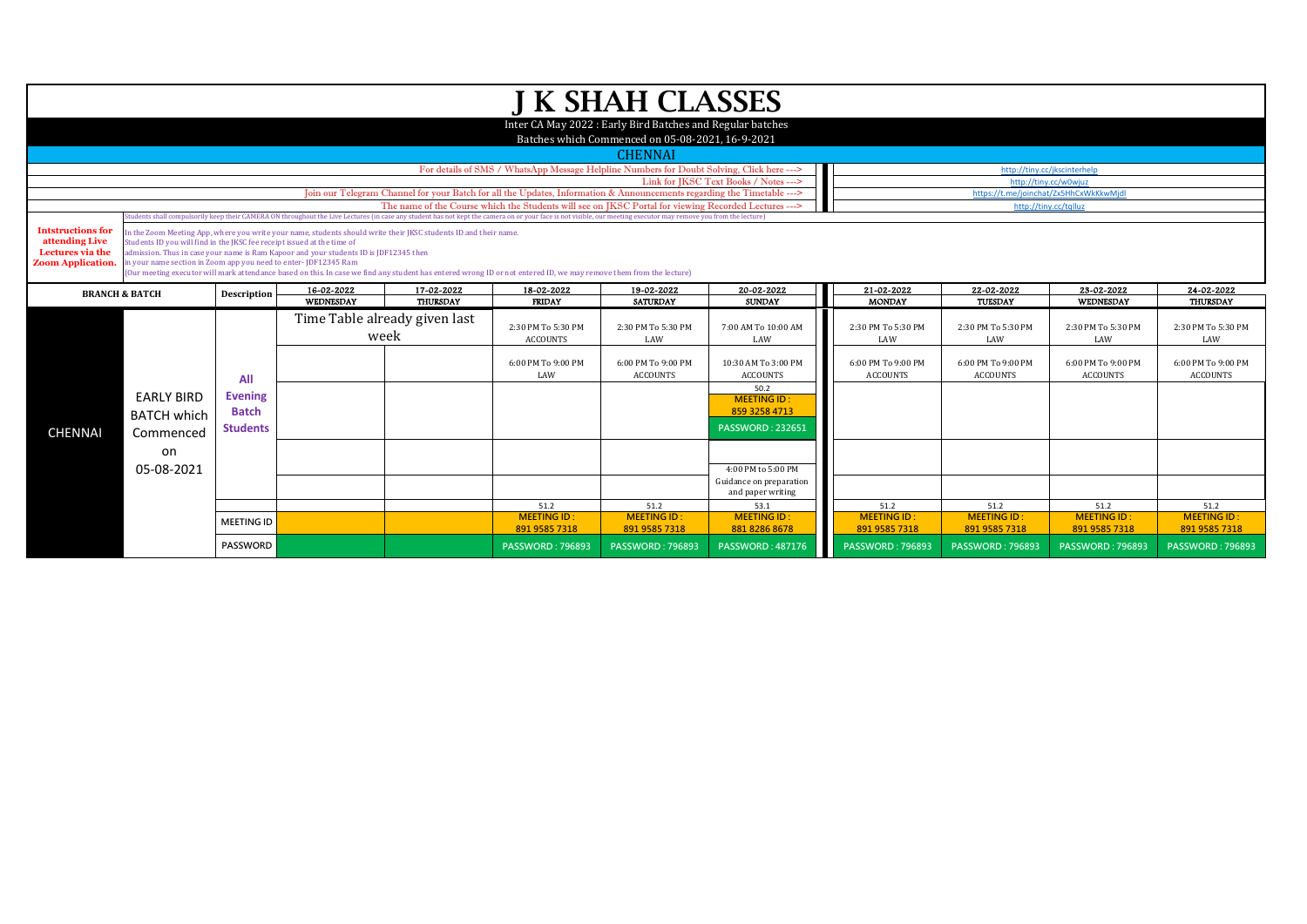|                                                                                            |                                                                                                                                                                                                                                                                                                                                                                                                                                                                                                                                                                                                                                                                                                                                                   |                            |            |                                       |                                                                                                                        | <b>J K SHAH CLASSES</b>                                                                                        |                                                                    |                                       |                                       |                                        |                                       |  |
|--------------------------------------------------------------------------------------------|---------------------------------------------------------------------------------------------------------------------------------------------------------------------------------------------------------------------------------------------------------------------------------------------------------------------------------------------------------------------------------------------------------------------------------------------------------------------------------------------------------------------------------------------------------------------------------------------------------------------------------------------------------------------------------------------------------------------------------------------------|----------------------------|------------|---------------------------------------|------------------------------------------------------------------------------------------------------------------------|----------------------------------------------------------------------------------------------------------------|--------------------------------------------------------------------|---------------------------------------|---------------------------------------|----------------------------------------|---------------------------------------|--|
|                                                                                            |                                                                                                                                                                                                                                                                                                                                                                                                                                                                                                                                                                                                                                                                                                                                                   |                            |            |                                       |                                                                                                                        | Inter CA May 2022 : Early Bird Batches and Regular batches<br>Batches which Commenced on 05-08-2021, 16-9-2021 |                                                                    |                                       |                                       |                                        |                                       |  |
|                                                                                            |                                                                                                                                                                                                                                                                                                                                                                                                                                                                                                                                                                                                                                                                                                                                                   |                            |            |                                       |                                                                                                                        | <b>CHENNAI</b>                                                                                                 |                                                                    |                                       |                                       |                                        |                                       |  |
|                                                                                            |                                                                                                                                                                                                                                                                                                                                                                                                                                                                                                                                                                                                                                                                                                                                                   |                            |            |                                       | For details of SMS / WhatsApp Message Helpline Numbers for Doubt Solving, Click here --->                              |                                                                                                                |                                                                    |                                       | http://tiny.cc/jkscinterhelp          |                                        |                                       |  |
|                                                                                            |                                                                                                                                                                                                                                                                                                                                                                                                                                                                                                                                                                                                                                                                                                                                                   |                            |            |                                       |                                                                                                                        |                                                                                                                | Link for JKSC Text Books / Notes --->                              |                                       | http://tiny.cc/w0wjuz                 |                                        |                                       |  |
|                                                                                            |                                                                                                                                                                                                                                                                                                                                                                                                                                                                                                                                                                                                                                                                                                                                                   |                            |            |                                       | Join our Telegram Channel for your Batch for all the Updates, Information & Announcements regarding the Timetable ---> |                                                                                                                |                                                                    |                                       |                                       | https://t.me/joinchat/Zx5HhCxWkKkwMjdl |                                       |  |
|                                                                                            |                                                                                                                                                                                                                                                                                                                                                                                                                                                                                                                                                                                                                                                                                                                                                   |                            |            |                                       | The name of the Course which the Students will see on IKSC Portal for viewing Recorded Lectures --->                   |                                                                                                                |                                                                    |                                       | http://tiny.cc/tqlluz                 |                                        |                                       |  |
| <b>Intstructions for</b><br>attending Live<br>Lectures via the<br><b>Zoom Application.</b> | (udents shall compulsorily keep their CAMERA ON throughout the Live Lectures (in case any student has not kept the camera on or your face is not visible, our meeting executor may remove you from the lecture)<br>in the Zoom Meeting App, where you write your name, students should write their JKSC students ID and their name.<br>Students ID you will find in the IKSC fee receipt issued at the time of<br>admission. Thus in case your name is Ram Kapoor and your students ID is IDF12345 then<br>in your name section in Zoom app you need to enter- JDF12345 Ram<br>(Our meeting executor will mark attendance based on this. In case we find any student has entered wrong ID or not entered ID, we may remove them from the lecture) |                            |            |                                       |                                                                                                                        |                                                                                                                |                                                                    |                                       |                                       |                                        |                                       |  |
|                                                                                            | <b>BRANCH &amp; BATCH</b>                                                                                                                                                                                                                                                                                                                                                                                                                                                                                                                                                                                                                                                                                                                         | Description                | 16-02-2022 | 17-02-2022                            | 18-02-2022                                                                                                             | 19-02-2022                                                                                                     | 20-02-2022                                                         | 21-02-2022                            | 22-02-2022                            | 23-02-2022                             | 24-02-2022                            |  |
|                                                                                            |                                                                                                                                                                                                                                                                                                                                                                                                                                                                                                                                                                                                                                                                                                                                                   |                            | WEDNESDAY  | THURSDAY                              | <b>FRIDAY</b>                                                                                                          | <b>SATURDAY</b>                                                                                                | <b>SUNDAY</b>                                                      | <b>MONDAY</b>                         | TUESDAY                               | WEDNESDAY                              | THURSDAY                              |  |
|                                                                                            |                                                                                                                                                                                                                                                                                                                                                                                                                                                                                                                                                                                                                                                                                                                                                   | <b>All Direct</b><br>Entry |            | Time Table already given last<br>week | 7:00 AM To 10:00 AM<br><b>ACCOUNTS</b>                                                                                 | 7:00 AM To 10:00 AM<br>LAW                                                                                     | 7:00 AM To 10:00 AM<br>LAW                                         | 7:00 AM To 10:00 AM<br>LAW            | 7:00 AM To 10:00 AM<br>LAW            | 7:00 AM To 10:00 AM<br>LAW             | 7:00 AM To 10:00 AM<br>LAW            |  |
|                                                                                            |                                                                                                                                                                                                                                                                                                                                                                                                                                                                                                                                                                                                                                                                                                                                                   |                            |            |                                       |                                                                                                                        |                                                                                                                | 10:30 AM To 3:00 PM<br><b>ACCOUNTS</b>                             |                                       |                                       |                                        |                                       |  |
|                                                                                            |                                                                                                                                                                                                                                                                                                                                                                                                                                                                                                                                                                                                                                                                                                                                                   | <b>Batch</b>               |            |                                       | 50.2                                                                                                                   | 50.2                                                                                                           | 50.2                                                               | 50.2                                  | 50.2                                  | 50.2                                   | 50.2                                  |  |
|                                                                                            | <b>EARLY BIRD</b>                                                                                                                                                                                                                                                                                                                                                                                                                                                                                                                                                                                                                                                                                                                                 | <b>Students</b>            |            |                                       | <b>MEETING ID:</b><br>859 3258 4713                                                                                    | <b>MEETING ID:</b><br>859 3258 4713                                                                            | <b>MEETING ID:</b><br>859 3258 4713                                | <b>MEETING ID:</b><br>859 3258 4713   | <b>MEETING ID:</b><br>859 3258 4713   | <b>MEETING ID:</b><br>859 3258 4713    | <b>MEETING ID:</b><br>859 3258 4713   |  |
|                                                                                            | <b>BATCH which</b>                                                                                                                                                                                                                                                                                                                                                                                                                                                                                                                                                                                                                                                                                                                                |                            |            |                                       | <b>PASSWORD: 232651</b>                                                                                                | <b>PASSWORD: 232651</b>                                                                                        | <b>PASSWORD: 232651</b>                                            | <b>PASSWORD: 232651</b>               | <b>PASSWORD: 232651</b>               | <b>PASSWORD: 232651</b>                | <b>PASSWORD: 232651</b>               |  |
| <b>CHENNAI</b>                                                                             | Commenced<br>on                                                                                                                                                                                                                                                                                                                                                                                                                                                                                                                                                                                                                                                                                                                                   |                            |            |                                       | 6:00 PM To 9:00 PM<br>LAW                                                                                              | 6:00 PM To 9:00 PM<br><b>ACCOUNTS</b>                                                                          |                                                                    | 6:00 PM To 9:00 PM<br><b>ACCOUNTS</b> | 6:00 PM To 9:00 PM<br><b>ACCOUNTS</b> | 6:00 PM To 9:00 PM<br><b>ACCOUNTS</b>  | 6:00 PM To 9:00 PM<br><b>ACCOUNTS</b> |  |
|                                                                                            | 05-08-2021                                                                                                                                                                                                                                                                                                                                                                                                                                                                                                                                                                                                                                                                                                                                        |                            |            |                                       |                                                                                                                        |                                                                                                                | 4:00 PM to 5:00 PM<br>Guidance on preparation<br>and paper writing |                                       |                                       |                                        |                                       |  |
|                                                                                            |                                                                                                                                                                                                                                                                                                                                                                                                                                                                                                                                                                                                                                                                                                                                                   |                            |            |                                       | 51.2                                                                                                                   | 51.2                                                                                                           | 53.1                                                               | 51.2                                  | 51.2                                  | 51.2                                   | 51.2                                  |  |
|                                                                                            |                                                                                                                                                                                                                                                                                                                                                                                                                                                                                                                                                                                                                                                                                                                                                   | <b>MEETING ID</b>          |            |                                       | <b>MEETING ID:</b><br>891 9585 7318                                                                                    | <b>MEETING ID:</b><br>891 9585 7318                                                                            | <b>MEETING ID:</b><br>881 8286 8678                                | <b>MEETING ID:</b><br>891 9585 7318   | <b>MEETING ID:</b><br>891 9585 7318   | <b>MEETING ID:</b><br>891 9585 7318    | <b>MEETING ID:</b><br>891 9585 7318   |  |
|                                                                                            |                                                                                                                                                                                                                                                                                                                                                                                                                                                                                                                                                                                                                                                                                                                                                   | <b>PASSWORD</b>            |            |                                       | <b>PASSWORD: 796893</b>                                                                                                | <b>PASSWORD: 796893</b>                                                                                        | <b>PASSWORD: 487176</b>                                            | <b>PASSWORD: 796893</b>               | <b>PASSWORD: 796893</b>               | <b>PASSWORD: 796893</b>                | <b>PASSWORD: 796893</b>               |  |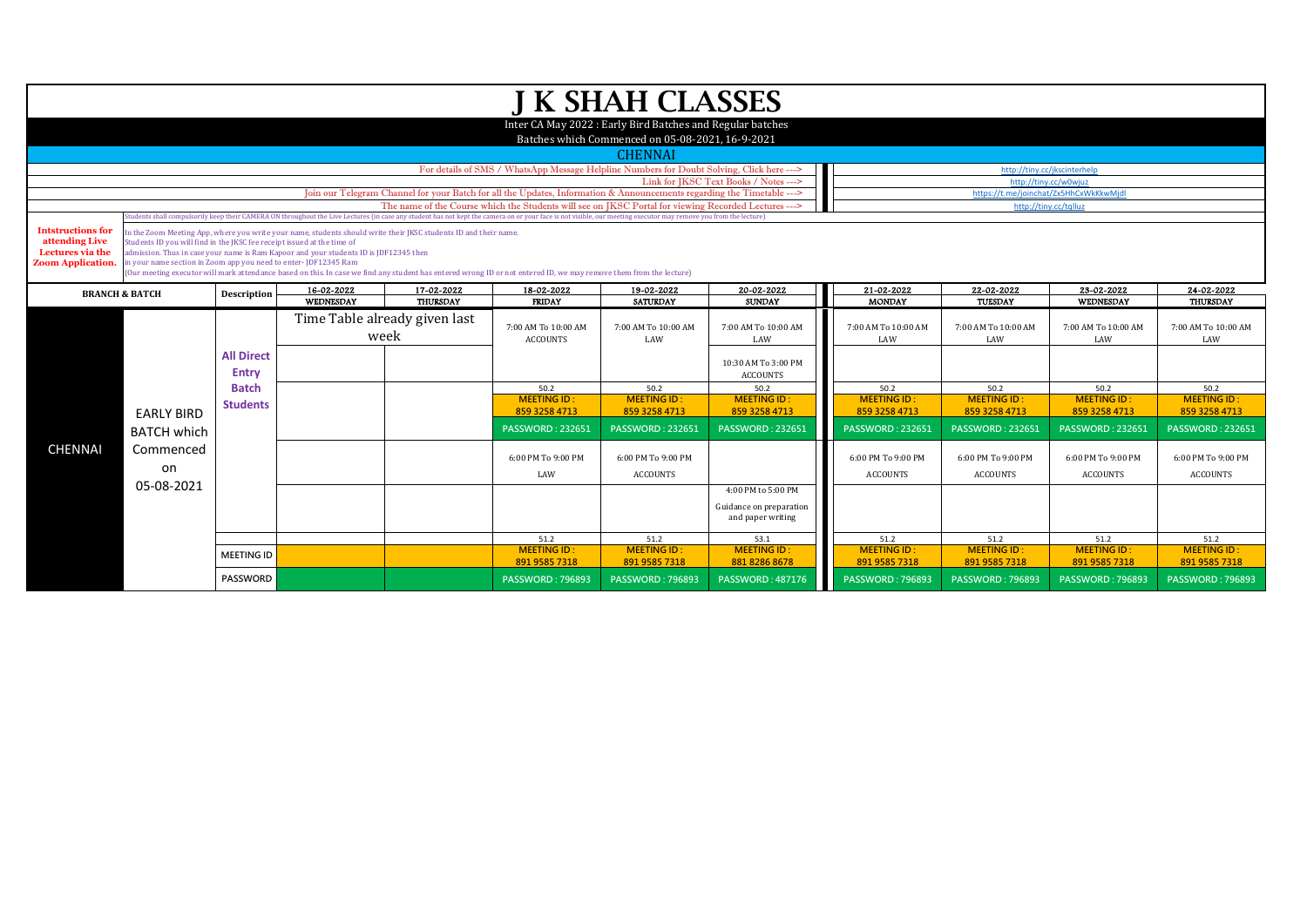|                                                                                                                                                                                                                  |                                                                                                                                                                                                                                                                                                                                                                                                                                                                                                                                |                                                   |                                                                                                                        |                               |                                                                                                      | J K SHAH CLASSES                                                                                              |                                                                        |                                        |                                        |                                        |                                        |
|------------------------------------------------------------------------------------------------------------------------------------------------------------------------------------------------------------------|--------------------------------------------------------------------------------------------------------------------------------------------------------------------------------------------------------------------------------------------------------------------------------------------------------------------------------------------------------------------------------------------------------------------------------------------------------------------------------------------------------------------------------|---------------------------------------------------|------------------------------------------------------------------------------------------------------------------------|-------------------------------|------------------------------------------------------------------------------------------------------|---------------------------------------------------------------------------------------------------------------|------------------------------------------------------------------------|----------------------------------------|----------------------------------------|----------------------------------------|----------------------------------------|
|                                                                                                                                                                                                                  |                                                                                                                                                                                                                                                                                                                                                                                                                                                                                                                                |                                                   |                                                                                                                        |                               |                                                                                                      | Inter CA May 2022: Early Bird Batches and Regular batches<br>Batches which Commenced on 05-08-2021, 16-9-2021 |                                                                        |                                        |                                        |                                        |                                        |
|                                                                                                                                                                                                                  |                                                                                                                                                                                                                                                                                                                                                                                                                                                                                                                                |                                                   |                                                                                                                        |                               |                                                                                                      | <b>CHENNAI</b>                                                                                                |                                                                        |                                        |                                        |                                        |                                        |
|                                                                                                                                                                                                                  |                                                                                                                                                                                                                                                                                                                                                                                                                                                                                                                                |                                                   |                                                                                                                        |                               | For details of SMS / WhatsApp Message Helpline Numbers for Doubt Solving, Click here --->            |                                                                                                               |                                                                        |                                        |                                        | http://tiny.cc/jkscinterhelp           |                                        |
|                                                                                                                                                                                                                  |                                                                                                                                                                                                                                                                                                                                                                                                                                                                                                                                |                                                   |                                                                                                                        |                               |                                                                                                      | http://tinv.cc/w0wiuz                                                                                         |                                                                        |                                        |                                        |                                        |                                        |
|                                                                                                                                                                                                                  |                                                                                                                                                                                                                                                                                                                                                                                                                                                                                                                                |                                                   | Join our Telegram Channel for your Batch for all the Updates, Information & Announcements regarding the Timetable ---> |                               | https://t.me/joinchat/Zx5HhCxWkKkwMjdl                                                               |                                                                                                               |                                                                        |                                        |                                        |                                        |                                        |
|                                                                                                                                                                                                                  |                                                                                                                                                                                                                                                                                                                                                                                                                                                                                                                                |                                                   |                                                                                                                        |                               | The name of the Course which the Students will see on JKSC Portal for viewing Recorded Lectures ---> |                                                                                                               |                                                                        |                                        | http://tiny.cc/tqlluz                  |                                        |                                        |
| (tudents shall compulsorily keep their CAMERA ON throughout the Live Lectures (in case any student has not kept the camera on or your face is not visible, our meeting executor may remove you from the lecture) |                                                                                                                                                                                                                                                                                                                                                                                                                                                                                                                                |                                                   |                                                                                                                        |                               |                                                                                                      |                                                                                                               |                                                                        |                                        |                                        |                                        |                                        |
| <b>Intstructions for</b><br>attending Live<br>Lectures via the<br><b>Zoom Application.</b>                                                                                                                       | In the Zoom Meeting App, where you write your name, students should write their JKSC students ID and their name.<br>Students ID you will find in the JKSC fee receipt issued at the time of<br>admission. Thus in case your name is Ram Kapoor and your students ID is JDF12345 then<br>in your name section in Zoom app you need to enter- JDF12345 Ram<br>(Our meeting executor will mark attendance based on this. In case we find any student has entered wrong ID or not entered ID, we may remove them from the lecture) |                                                   |                                                                                                                        |                               |                                                                                                      |                                                                                                               |                                                                        |                                        |                                        |                                        |                                        |
| <b>BRANCH &amp; BATCH</b>                                                                                                                                                                                        |                                                                                                                                                                                                                                                                                                                                                                                                                                                                                                                                | Description                                       | 16-02-2022                                                                                                             | 21-02-2022                    | 22-02-2022                                                                                           | 23-02-2022                                                                                                    | 24-02-2022                                                             |                                        |                                        |                                        |                                        |
|                                                                                                                                                                                                                  |                                                                                                                                                                                                                                                                                                                                                                                                                                                                                                                                |                                                   | WEDNESDAY                                                                                                              | THURSDAY                      | <b>FRIDAY</b>                                                                                        | <b>SATURDAY</b>                                                                                               | <b>SUNDAY</b>                                                          | <b>MONDAY</b>                          | TUESDAY                                | WEDNESDAY                              | <b>THURSDAY</b>                        |
|                                                                                                                                                                                                                  |                                                                                                                                                                                                                                                                                                                                                                                                                                                                                                                                |                                                   | week                                                                                                                   | Time Table already given last | 7:00 AM To 10:00 AM<br><b>ACCOUNTS</b>                                                               | 7:00 AM To 10:00 AM<br>LAW                                                                                    | 7:00 AM To 10:00 AM<br>LAW                                             | 7:00 AM To 10:00 AM<br>LAW             | 7:00 AM To 10:00 AM<br>LAW             | 7:00 AM To 10:00 AM<br>LAW             | 7:00 AM To 10:00 AM<br>LAW             |
|                                                                                                                                                                                                                  |                                                                                                                                                                                                                                                                                                                                                                                                                                                                                                                                | All                                               |                                                                                                                        |                               | 10:30 AM To 1:30 PM<br>LAW                                                                           | 10:30 AM To 1:30 PM<br><b>ACCOUNTS</b>                                                                        | 10:30 AM To 3:00 PM<br><b>ACCOUNTS</b>                                 | 10:30 AM To 1:30 PM<br><b>ACCOUNTS</b> | 10:30 AM To 1:30 PM<br><b>ACCOUNTS</b> | 10:30 AM To 1:30 PM<br><b>ACCOUNTS</b> | 10:30 AM To 1:30 PM<br><b>ACCOUNTS</b> |
|                                                                                                                                                                                                                  | <b>EARLY BIRD</b><br><b>BATCH which</b>                                                                                                                                                                                                                                                                                                                                                                                                                                                                                        | <b>Morning</b><br><b>Batch</b><br><b>Students</b> |                                                                                                                        |                               |                                                                                                      |                                                                                                               | 50.2<br><b>MEETING ID:</b><br>859 3258 4713<br><b>PASSWORD: 232651</b> |                                        |                                        |                                        |                                        |
| <b>CHENNAI</b>                                                                                                                                                                                                   | Commenced<br>on                                                                                                                                                                                                                                                                                                                                                                                                                                                                                                                |                                                   |                                                                                                                        |                               |                                                                                                      |                                                                                                               |                                                                        |                                        |                                        |                                        |                                        |
|                                                                                                                                                                                                                  | 17-08-2021                                                                                                                                                                                                                                                                                                                                                                                                                                                                                                                     |                                                   |                                                                                                                        |                               |                                                                                                      |                                                                                                               | 4:00 PM to 5:00 PM                                                     |                                        |                                        |                                        |                                        |
|                                                                                                                                                                                                                  |                                                                                                                                                                                                                                                                                                                                                                                                                                                                                                                                |                                                   |                                                                                                                        |                               |                                                                                                      |                                                                                                               | Guidance on preparation<br>and paper writing                           |                                        |                                        |                                        |                                        |
|                                                                                                                                                                                                                  |                                                                                                                                                                                                                                                                                                                                                                                                                                                                                                                                |                                                   |                                                                                                                        |                               | 50.2                                                                                                 | 50.2                                                                                                          | 53.1                                                                   | 50.2                                   | 50.2                                   | 50.2                                   | 50.2                                   |
|                                                                                                                                                                                                                  |                                                                                                                                                                                                                                                                                                                                                                                                                                                                                                                                | <b>MEETING ID</b>                                 |                                                                                                                        |                               | <b>MEETING ID:</b><br>859 3258 4713                                                                  | <b>MEETING ID:</b><br>859 3258 4713                                                                           | <b>MEETING ID:</b><br>881 8286 8678                                    | <b>MEETING ID:</b><br>859 3258 4713    | <b>MEETING ID:</b><br>859 3258 4713    | <b>MEETING ID:</b><br>859 3258 4713    | <b>MEETING ID:</b><br>859 3258 4713    |
|                                                                                                                                                                                                                  |                                                                                                                                                                                                                                                                                                                                                                                                                                                                                                                                | <b>PASSWORD</b>                                   |                                                                                                                        |                               | <b>PASSWORD: 232651</b>                                                                              | <b>PASSWORD: 232651</b>                                                                                       | <b>PASSWORD: 487176</b>                                                | <b>PASSWORD: 232651</b>                | <b>PASSWORD: 232651</b>                | <b>PASSWORD: 232651</b>                | <b>PASSWORD: 232651</b>                |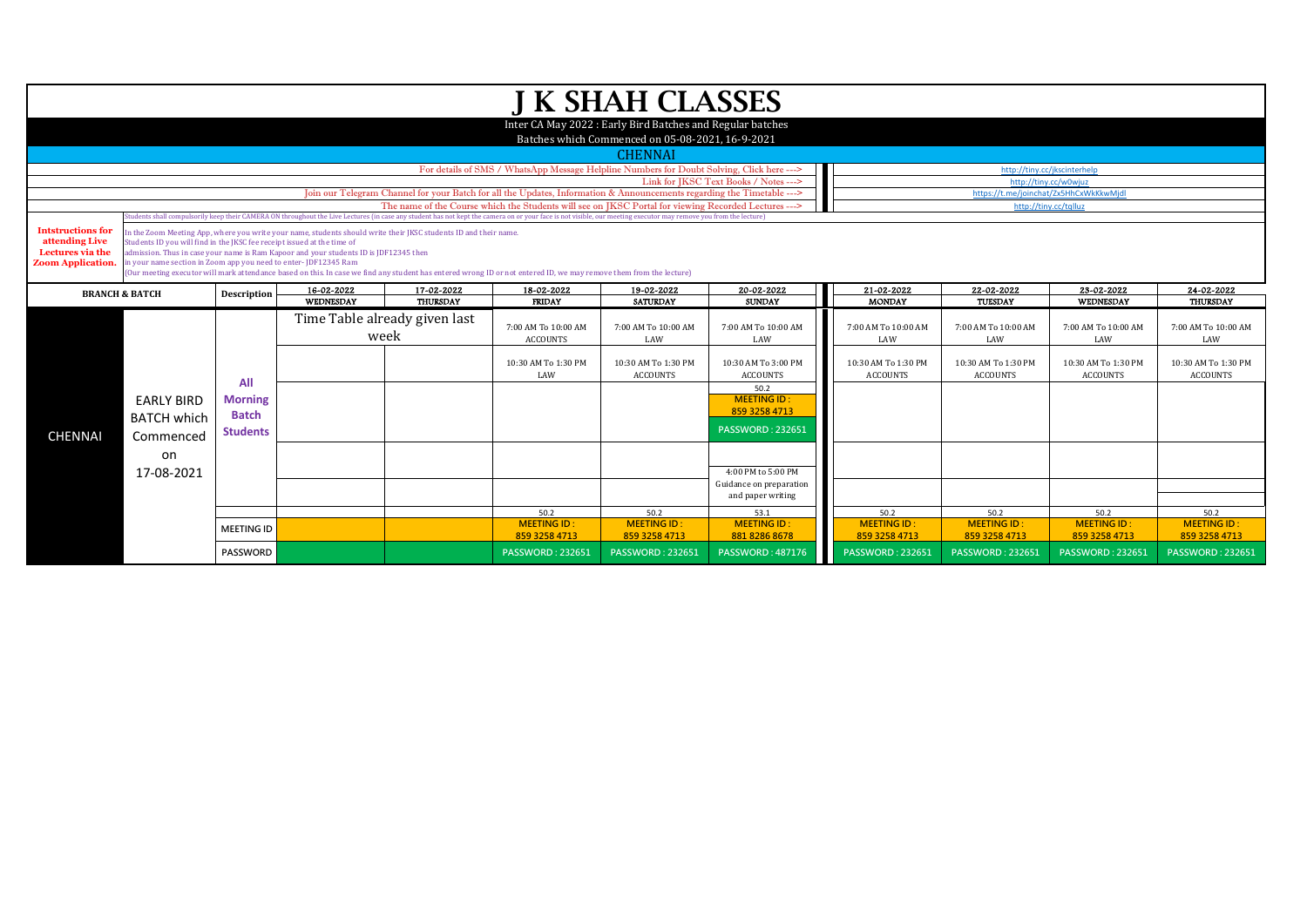|                                                                                                  |                                                                                                                                                                                                                                                                                                                                                                                                                                                                                                                               |                   |           |                                       |                                                                                                                                                                                                                  | <b>J K SHAH CLASSES</b>                                    |                                        |                                       |                                       |                                       |                                       |  |  |
|--------------------------------------------------------------------------------------------------|-------------------------------------------------------------------------------------------------------------------------------------------------------------------------------------------------------------------------------------------------------------------------------------------------------------------------------------------------------------------------------------------------------------------------------------------------------------------------------------------------------------------------------|-------------------|-----------|---------------------------------------|------------------------------------------------------------------------------------------------------------------------------------------------------------------------------------------------------------------|------------------------------------------------------------|----------------------------------------|---------------------------------------|---------------------------------------|---------------------------------------|---------------------------------------|--|--|
|                                                                                                  |                                                                                                                                                                                                                                                                                                                                                                                                                                                                                                                               |                   |           |                                       |                                                                                                                                                                                                                  | Inter CA May 2022 : Early Bird Batches and Regular batches |                                        |                                       |                                       |                                       |                                       |  |  |
|                                                                                                  |                                                                                                                                                                                                                                                                                                                                                                                                                                                                                                                               |                   |           |                                       |                                                                                                                                                                                                                  | Batches which Commenced on 05-08-2021, 16-9-2021           |                                        |                                       |                                       |                                       |                                       |  |  |
|                                                                                                  |                                                                                                                                                                                                                                                                                                                                                                                                                                                                                                                               |                   |           |                                       |                                                                                                                                                                                                                  | <b>CHENNAI</b>                                             |                                        |                                       |                                       |                                       |                                       |  |  |
|                                                                                                  |                                                                                                                                                                                                                                                                                                                                                                                                                                                                                                                               |                   |           |                                       | For details of SMS / WhatsApp Message Helpline Numbers for Doubt Solving, Click here --->                                                                                                                        |                                                            |                                        |                                       | http://tiny.cc/jkscinterhelp          |                                       |                                       |  |  |
|                                                                                                  | Link for IKSC Text Books / Notes ---><br>http://tiny.cc/w0wiuz<br>Join our Telegram Channel for your Batch for all the Updates, Information & Announcements regarding the Timetable ---><br>https://t.me/ioinchat/Zx5HhCxWkKkwMidl                                                                                                                                                                                                                                                                                            |                   |           |                                       |                                                                                                                                                                                                                  |                                                            |                                        |                                       |                                       |                                       |                                       |  |  |
|                                                                                                  |                                                                                                                                                                                                                                                                                                                                                                                                                                                                                                                               |                   |           |                                       |                                                                                                                                                                                                                  |                                                            |                                        |                                       |                                       |                                       |                                       |  |  |
|                                                                                                  |                                                                                                                                                                                                                                                                                                                                                                                                                                                                                                                               |                   |           |                                       | The name of the Course which the Students will see on IKSC Portal for viewing Recorded Lectures --->                                                                                                             |                                                            |                                        |                                       | http://tiny.cc/tqlluz                 |                                       |                                       |  |  |
|                                                                                                  |                                                                                                                                                                                                                                                                                                                                                                                                                                                                                                                               |                   |           |                                       | (tudents shall compulsorily keep their CAMERA ON throughout the Live Lectures (in case any student has not kept the camera on or your face is not visible, our meeting executor may remove you from the lecture) |                                                            |                                        |                                       |                                       |                                       |                                       |  |  |
| <b>Intstructions for</b><br>attending Live<br>Lectures via the<br><b>Zoom Application.</b>       | In the Zoom Meeting App, where you write your name, students should write their JKSC students ID and their name.<br>Students ID you will find in the JKSC fee receipt issued at the time of<br>admission. Thus in case your name is Ram Kapoor and your students ID is JDF12345 then<br>in your name section in Zoom app you need to enter-JDF12345 Ram<br>(Our meeting executor will mark attendance based on this. In case we find any student has entered wrong ID or not entered ID, we may remove them from the lecture) |                   |           |                                       |                                                                                                                                                                                                                  |                                                            |                                        |                                       |                                       |                                       |                                       |  |  |
| 16-02-2022<br>17-02-2022<br>18-02-2022<br>19-02-2022<br>Description<br><b>BRANCH &amp; BATCH</b> |                                                                                                                                                                                                                                                                                                                                                                                                                                                                                                                               |                   |           |                                       |                                                                                                                                                                                                                  |                                                            | 20-02-2022                             | 21-02-2022                            | 22-02-2022                            | 23-02-2022                            | 24-02-2022                            |  |  |
|                                                                                                  |                                                                                                                                                                                                                                                                                                                                                                                                                                                                                                                               |                   | WEDNESDAY | THURSDAY                              | <b>FRIDAY</b>                                                                                                                                                                                                    | <b>SATURDAY</b>                                            | <b>SUNDAY</b>                          | <b>MONDAY</b>                         | TUESDAY                               | WEDNESDAY                             | <b>THURSDAY</b>                       |  |  |
|                                                                                                  |                                                                                                                                                                                                                                                                                                                                                                                                                                                                                                                               |                   |           | Time Table already given last<br>week | 2:30 PM To 5:30 PM<br><b>ACCOUNTS</b>                                                                                                                                                                            | 2:30 PM To 5:30 PM<br>LAW                                  | 7:00 AM To 10:00 AM<br>LAW             | 2:30 PM To 5:30 PM<br>LAW             | 2:30 PM To 5:30 PM<br>LAW             | 2:30 PM To 5:30 PM<br>LAW             | 2:30 PM To 5:30 PM<br>LAW             |  |  |
|                                                                                                  |                                                                                                                                                                                                                                                                                                                                                                                                                                                                                                                               | All               |           |                                       | 6:00 PM To 9:00 PM<br>LAW                                                                                                                                                                                        | 6:00 PM To 9:00 PM<br><b>ACCOUNTS</b>                      | 10:30 AM To 3:00 PM<br><b>ACCOUNTS</b> | 6:00 PM To 9:00 PM<br><b>ACCOUNTS</b> | 6:00 PM To 9:00 PM<br><b>ACCOUNTS</b> | 6:00 PM To 9:00 PM<br><b>ACCOUNTS</b> | 6:00 PM To 9:00 PM<br><b>ACCOUNTS</b> |  |  |
|                                                                                                  |                                                                                                                                                                                                                                                                                                                                                                                                                                                                                                                               |                   |           |                                       |                                                                                                                                                                                                                  |                                                            | 50.2                                   |                                       |                                       |                                       |                                       |  |  |
|                                                                                                  | <b>EARLY BIRD</b>                                                                                                                                                                                                                                                                                                                                                                                                                                                                                                             | <b>Evening</b>    |           |                                       |                                                                                                                                                                                                                  |                                                            | <b>MEETING ID:</b>                     |                                       |                                       |                                       |                                       |  |  |
|                                                                                                  | <b>BATCH which</b>                                                                                                                                                                                                                                                                                                                                                                                                                                                                                                            | <b>Batch</b>      |           |                                       |                                                                                                                                                                                                                  |                                                            | 859 3258 4713                          |                                       |                                       |                                       |                                       |  |  |
| <b>CHENNAI</b>                                                                                   | Commenced                                                                                                                                                                                                                                                                                                                                                                                                                                                                                                                     | <b>Students</b>   |           |                                       |                                                                                                                                                                                                                  |                                                            | <b>PASSWORD: 232651</b>                |                                       |                                       |                                       |                                       |  |  |
|                                                                                                  |                                                                                                                                                                                                                                                                                                                                                                                                                                                                                                                               |                   |           |                                       |                                                                                                                                                                                                                  |                                                            |                                        |                                       |                                       |                                       |                                       |  |  |
|                                                                                                  | on                                                                                                                                                                                                                                                                                                                                                                                                                                                                                                                            |                   |           |                                       |                                                                                                                                                                                                                  |                                                            |                                        |                                       |                                       |                                       |                                       |  |  |
|                                                                                                  | 17-08-2021                                                                                                                                                                                                                                                                                                                                                                                                                                                                                                                    |                   |           |                                       |                                                                                                                                                                                                                  |                                                            | 4:00 PM to 5:00 PM                     |                                       |                                       |                                       |                                       |  |  |
|                                                                                                  |                                                                                                                                                                                                                                                                                                                                                                                                                                                                                                                               |                   |           |                                       |                                                                                                                                                                                                                  |                                                            | Guidance on preparation                |                                       |                                       |                                       |                                       |  |  |
|                                                                                                  |                                                                                                                                                                                                                                                                                                                                                                                                                                                                                                                               |                   |           |                                       |                                                                                                                                                                                                                  |                                                            | and paper writing                      |                                       |                                       |                                       |                                       |  |  |
|                                                                                                  |                                                                                                                                                                                                                                                                                                                                                                                                                                                                                                                               |                   |           |                                       | 51.2                                                                                                                                                                                                             | 51.2                                                       | 53.1                                   | 51.2                                  | 51.2                                  | 51.2                                  | 51.2                                  |  |  |
|                                                                                                  |                                                                                                                                                                                                                                                                                                                                                                                                                                                                                                                               | <b>MEETING ID</b> |           |                                       | <b>MEETING ID:</b><br>891 9585 7318                                                                                                                                                                              | <b>MEETING ID:</b><br>891 9585 7318                        | <b>MEETING ID:</b><br>881 8286 8678    | <b>MEETING ID:</b><br>891 9585 7318   | <b>MEETING ID:</b><br>891 9585 7318   | <b>MEETING ID:</b><br>891 9585 7318   | <b>MEETING ID:</b><br>891 9585 7318   |  |  |
|                                                                                                  |                                                                                                                                                                                                                                                                                                                                                                                                                                                                                                                               |                   |           |                                       |                                                                                                                                                                                                                  |                                                            |                                        |                                       |                                       |                                       |                                       |  |  |
|                                                                                                  |                                                                                                                                                                                                                                                                                                                                                                                                                                                                                                                               | <b>PASSWORD</b>   |           |                                       | <b>PASSWORD: 796893</b>                                                                                                                                                                                          | <b>PASSWORD: 796893</b>                                    | <b>PASSWORD: 487176</b>                | <b>PASSWORD: 796893</b>               | <b>PASSWORD: 796893</b>               | <b>PASSWORD: 796893</b>               | <b>PASSWORD: 796893</b>               |  |  |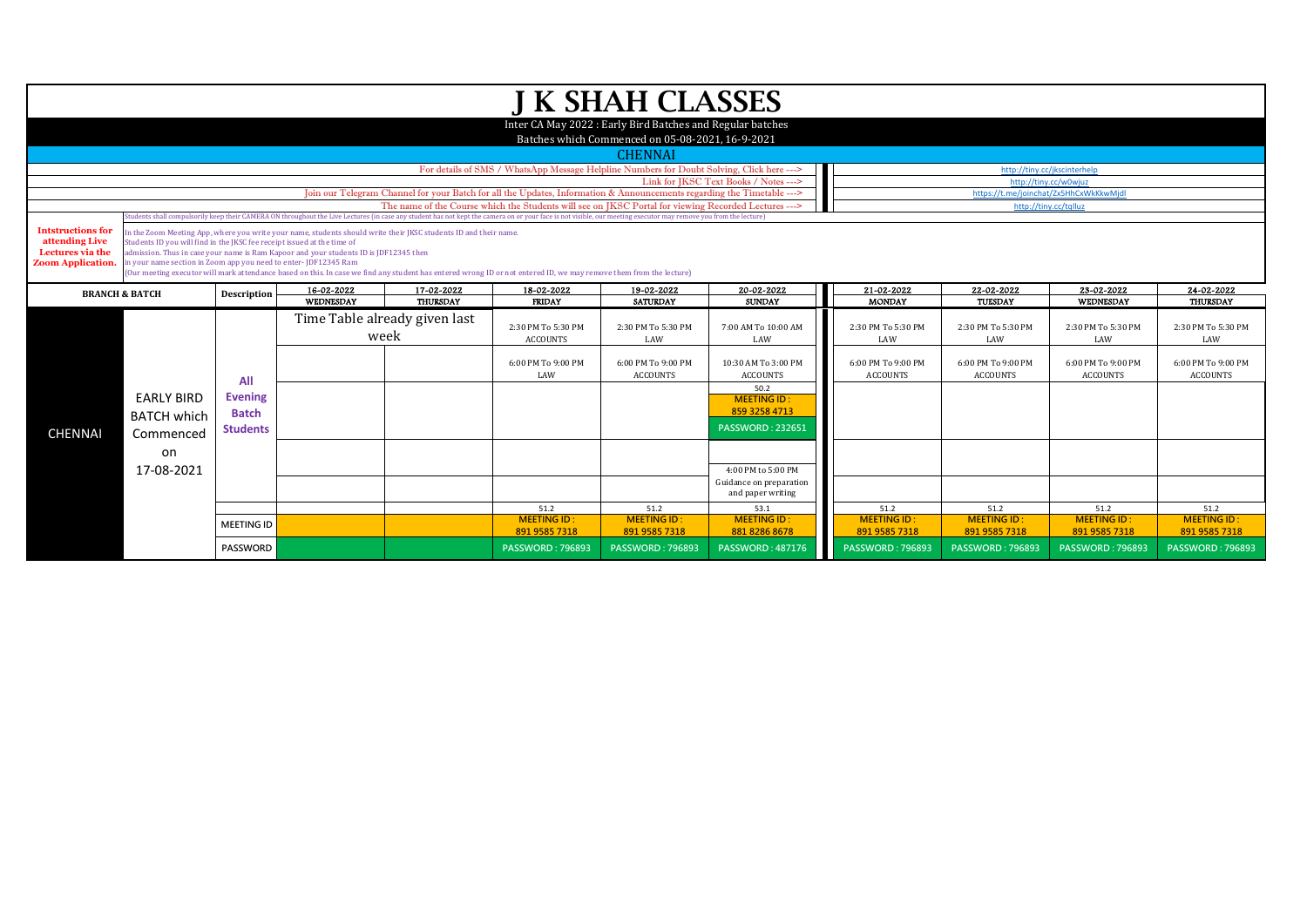|                                                                |                                                                                                                                                                                                                                                                                                                                                                                                                                                                                                                                                                                                                                         |                                                          |  |                                       | For details of SMS / WhatsApp Message Helpline Numbers for Doubt Solving, Click here ---><br>Join our Telegram Channel for your Batch for all the Updates, Information & Announcements regarding the Timetable ---> | <b>J K SHAH CLASSES</b><br>Inter CA May 2022 : Early Bird Batches and Regular batches<br>Batches which Commenced on 05-08-2021, 16-9-2021<br><b>CHENNAI</b> | Link for IKSC Text Books / Notes --->                                                     |                                                   | http://tiny.cc/jkscinterhelp<br>http://tinv.cc/w0wiuz | https://t.me/joinchat/Zx5HhCxWkKkwMjdl            |                                                   |
|----------------------------------------------------------------|-----------------------------------------------------------------------------------------------------------------------------------------------------------------------------------------------------------------------------------------------------------------------------------------------------------------------------------------------------------------------------------------------------------------------------------------------------------------------------------------------------------------------------------------------------------------------------------------------------------------------------------------|----------------------------------------------------------|--|---------------------------------------|---------------------------------------------------------------------------------------------------------------------------------------------------------------------------------------------------------------------|-------------------------------------------------------------------------------------------------------------------------------------------------------------|-------------------------------------------------------------------------------------------|---------------------------------------------------|-------------------------------------------------------|---------------------------------------------------|---------------------------------------------------|
| <b>Intstructions for</b><br>attending Live<br>Lectures via the | The name of the Course which the Students will see on IKSC Portal for viewing Recorded Lectures ---><br>http://tiny.cc/tqlluz<br>udents shall compulsorily keep their CAMERA ON throughout the Live Lectures (in case any student has not kept the camera on or your face is not visible, our meeting executor may remove you from the lecture)<br>In the Zoom Meeting App, where you write your name, students should write their JKSC students ID and their name.<br>Students ID you will find in the JKSC fee receipt issued at the time of<br>admission. Thus in case your name is Ram Kapoor and your students ID is JDF12345 then |                                                          |  |                                       |                                                                                                                                                                                                                     |                                                                                                                                                             |                                                                                           |                                                   |                                                       |                                                   |                                                   |
| <b>Zoom Application</b>                                        | in your name section in Zoom app you need to enter- JDF12345 Ram<br>Our meeting executor will mark attendance based on this. In case we find any student has entered wrong ID or not entered ID, we may remove them from the lecture)<br>16-02-2022<br>17-02-2022<br>18-02-2022<br>21-02-2022<br>19-02-2022<br>20-02-2022<br><b>BRANCH &amp; BATCH</b><br>Description<br>WEDNESDAY<br>THURSDAY<br><b>MONDAY</b><br><b>FRIDAY</b><br><b>SATURDAY</b><br><b>SUNDAY</b>                                                                                                                                                                    |                                                          |  |                                       |                                                                                                                                                                                                                     |                                                                                                                                                             |                                                                                           |                                                   |                                                       | 23-02-2022<br>WEDNESDAY                           | 24-02-2022<br>THURSDAY                            |
|                                                                |                                                                                                                                                                                                                                                                                                                                                                                                                                                                                                                                                                                                                                         | All<br><b>Morning</b><br><b>Batch</b><br><b>Students</b> |  | Time Table already given last<br>week | 7:00 AM To 10:00 AM<br><b>ACCOUNTS</b><br>10:30 AM To 1:30 PM                                                                                                                                                       | 7:00 AM To 10:00 AM<br>LAW<br>10:30 AM To 1:30 PM                                                                                                           | 7:00 AM To 10:00 AM<br>LAW<br>10:30 AM To 3:00 PM                                         | 7:00 AM To 10:00 AM<br>LAW<br>10:30 AM To 1:30 PM | 7:00 AM To 10:00 AM<br>LAW<br>10:30 AM To 1:30 PM     | 7:00 AM To 10:00 AM<br>LAW<br>10:30 AM To 1:30 PM | 7:00 AM To 10:00 AM<br>LAW<br>10:30 AM To 1:30 PM |
| <b>CHENNAI</b>                                                 | <b>REGULAR</b><br><b>BATCH which</b><br>Commenced                                                                                                                                                                                                                                                                                                                                                                                                                                                                                                                                                                                       |                                                          |  |                                       | LAW                                                                                                                                                                                                                 | <b>ACCOUNTS</b>                                                                                                                                             | <b>ACCOUNTS</b><br>50.2<br><b>MEETING ID:</b><br>859 3258 4713<br><b>PASSWORD: 232651</b> | <b>ACCOUNTS</b>                                   | <b>ACCOUNTS</b>                                       | <b>ACCOUNTS</b>                                   | <b>ACCOUNTS</b>                                   |
|                                                                | on<br>16-09-2021                                                                                                                                                                                                                                                                                                                                                                                                                                                                                                                                                                                                                        |                                                          |  |                                       |                                                                                                                                                                                                                     |                                                                                                                                                             | 4:00 PM to 5:00 PM<br>Guidance on preparation<br>and paper writing                        |                                                   |                                                       |                                                   |                                                   |
|                                                                |                                                                                                                                                                                                                                                                                                                                                                                                                                                                                                                                                                                                                                         | <b>MEETING ID</b>                                        |  |                                       | 50.2<br><b>MEETING ID:</b><br>859 3258 4713                                                                                                                                                                         | 50.2<br><b>MEETING ID:</b><br>859 3258 4713                                                                                                                 | 53.1<br><b>MEETING ID:</b><br>881 8286 8678                                               | 50.2<br><b>MEETING ID:</b><br>859 3258 4713       | 50.2<br><b>MEETING ID:</b><br>859 3258 4713           | 50.2<br><b>MEETING ID:</b><br>859 3258 4713       | 50.2<br><b>MEETING ID</b><br>859 3258 4713        |
|                                                                |                                                                                                                                                                                                                                                                                                                                                                                                                                                                                                                                                                                                                                         | <b>PASSWORD</b>                                          |  |                                       | <b>PASSWORD: 232651</b>                                                                                                                                                                                             | <b>PASSWORD: 232651</b>                                                                                                                                     | <b>PASSWORD: 487176</b>                                                                   | <b>PASSWORD: 232651</b>                           | <b>PASSWORD: 232651</b>                               | <b>PASSWORD: 232651</b>                           | <b>PASSWORD: 232651</b>                           |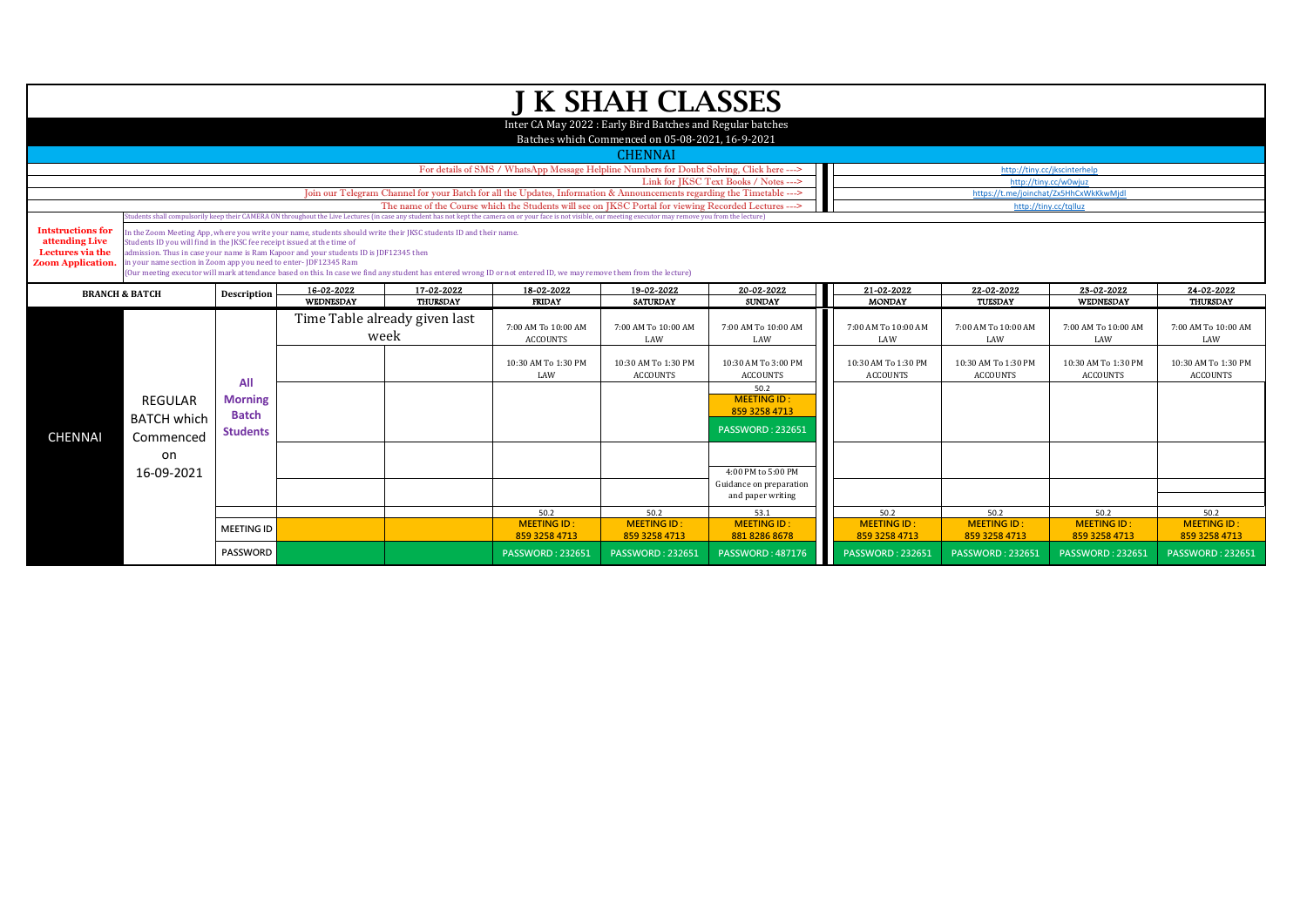|                                                                                            |                                                                                                                                                                                                                                                                                                                                                                                                                                                                                                                                                                                                                                                                                                                                                  |                   |  |                                       |                                                                                                                                                                                                                                | <b>J K SHAH CLASSES</b>                                                                                        |                                              |                                       |                                                                 |                                       |                                       |
|--------------------------------------------------------------------------------------------|--------------------------------------------------------------------------------------------------------------------------------------------------------------------------------------------------------------------------------------------------------------------------------------------------------------------------------------------------------------------------------------------------------------------------------------------------------------------------------------------------------------------------------------------------------------------------------------------------------------------------------------------------------------------------------------------------------------------------------------------------|-------------------|--|---------------------------------------|--------------------------------------------------------------------------------------------------------------------------------------------------------------------------------------------------------------------------------|----------------------------------------------------------------------------------------------------------------|----------------------------------------------|---------------------------------------|-----------------------------------------------------------------|---------------------------------------|---------------------------------------|
|                                                                                            |                                                                                                                                                                                                                                                                                                                                                                                                                                                                                                                                                                                                                                                                                                                                                  |                   |  |                                       |                                                                                                                                                                                                                                | Inter CA May 2022 : Early Bird Batches and Regular batches<br>Batches which Commenced on 05-08-2021, 16-9-2021 |                                              |                                       |                                                                 |                                       |                                       |
|                                                                                            |                                                                                                                                                                                                                                                                                                                                                                                                                                                                                                                                                                                                                                                                                                                                                  |                   |  |                                       |                                                                                                                                                                                                                                | <b>CHENNAI</b>                                                                                                 |                                              |                                       |                                                                 |                                       |                                       |
|                                                                                            |                                                                                                                                                                                                                                                                                                                                                                                                                                                                                                                                                                                                                                                                                                                                                  |                   |  |                                       | For details of SMS / WhatsApp Message Helpline Numbers for Doubt Solving, Click here --->                                                                                                                                      |                                                                                                                |                                              |                                       | http://tiny.cc/jkscinterhelp                                    |                                       |                                       |
|                                                                                            |                                                                                                                                                                                                                                                                                                                                                                                                                                                                                                                                                                                                                                                                                                                                                  |                   |  |                                       | Link for IKSC Text Books / Notes --->                                                                                                                                                                                          |                                                                                                                | http://tiny.cc/w0wiuz                        |                                       |                                                                 |                                       |                                       |
|                                                                                            |                                                                                                                                                                                                                                                                                                                                                                                                                                                                                                                                                                                                                                                                                                                                                  |                   |  |                                       | Join our Telegram Channel for your Batch for all the Updates, Information & Announcements regarding the Timetable ---><br>The name of the Course which the Students will see on IKSC Portal for viewing Recorded Lectures ---> |                                                                                                                |                                              |                                       | https://t.me/joinchat/Zx5HhCxWkKkwMjdl<br>http://tiny.cc/tqlluz |                                       |                                       |
|                                                                                            |                                                                                                                                                                                                                                                                                                                                                                                                                                                                                                                                                                                                                                                                                                                                                  |                   |  |                                       |                                                                                                                                                                                                                                |                                                                                                                |                                              |                                       |                                                                 |                                       |                                       |
| <b>Intstructions for</b><br>attending Live<br>Lectures via the<br><b>Zoom Application.</b> | tudents shall compulsorily keep their CAMERA ON throughout the Live Lectures (in case any student has not kept the camera on or your face is not visible, our meeting executor may remove you from the lecture)<br>In the Zoom Meeting App, where you write your name, students should write their JKSC students ID and their name.<br>Students ID you will find in the JKSC fee receipt issued at the time of<br>dmission. Thus in case your name is Ram Kapoor and your students ID is JDF12345 then<br>in your name section in Zoom app you need to enter- JDF12345 Ram<br>(Our meeting executor will mark attendance based on this. In case we find any student has entered wrong ID or not entered ID, we may remove them from the lecture) |                   |  |                                       |                                                                                                                                                                                                                                |                                                                                                                |                                              |                                       |                                                                 |                                       |                                       |
|                                                                                            | 16-02-2022<br>17-02-2022<br>18-02-2022<br>19-02-2022<br>20-02-2022<br>Description<br><b>BRANCH &amp; BATCH</b><br><b>THURSDAY</b><br>WEDNESDAY<br><b>FRIDAY</b><br><b>SATURDAY</b><br><b>SUNDAY</b>                                                                                                                                                                                                                                                                                                                                                                                                                                                                                                                                              |                   |  |                                       |                                                                                                                                                                                                                                |                                                                                                                |                                              | 21-02-2022<br><b>MONDAY</b>           | 22-02-2022                                                      | 23-02-2022<br>WEDNESDAY               | 24-02-2022<br><b>THURSDAY</b>         |
|                                                                                            |                                                                                                                                                                                                                                                                                                                                                                                                                                                                                                                                                                                                                                                                                                                                                  |                   |  |                                       |                                                                                                                                                                                                                                |                                                                                                                |                                              |                                       | <b>TUESDAY</b>                                                  |                                       |                                       |
|                                                                                            |                                                                                                                                                                                                                                                                                                                                                                                                                                                                                                                                                                                                                                                                                                                                                  |                   |  | Time Table already given last<br>week | 2:30 PM To 5:30 PM<br><b>ACCOUNTS</b>                                                                                                                                                                                          | 2:30 PM To 5:30 PM<br>LAW                                                                                      | 7:00 AM To 10:00 AM<br>LAW                   | 2:30 PM To 5:30 PM<br>LAW             | 2:30 PM To 5:30 PM<br>LAW                                       | 2:30 PM To 5:30 PM<br>LAW             | 2:30 PM To 5:30 PM<br>LAW             |
|                                                                                            |                                                                                                                                                                                                                                                                                                                                                                                                                                                                                                                                                                                                                                                                                                                                                  | All               |  |                                       | 6:00 PM To 9:00 PM<br>LAW                                                                                                                                                                                                      | 6:00 PM To 9:00 PM<br><b>ACCOUNTS</b>                                                                          | 10:30 AM To 3:00 PM<br><b>ACCOUNTS</b>       | 6:00 PM To 9:00 PM<br><b>ACCOUNTS</b> | 6:00 PM To 9:00 PM<br><b>ACCOUNTS</b>                           | 6:00 PM To 9:00 PM<br><b>ACCOUNTS</b> | 6:00 PM To 9:00 PM<br><b>ACCOUNTS</b> |
|                                                                                            | <b>REGULAR</b>                                                                                                                                                                                                                                                                                                                                                                                                                                                                                                                                                                                                                                                                                                                                   | <b>Evening</b>    |  |                                       |                                                                                                                                                                                                                                |                                                                                                                | 50.2<br><b>MEETING ID:</b>                   |                                       |                                                                 |                                       |                                       |
|                                                                                            | <b>BATCH which</b>                                                                                                                                                                                                                                                                                                                                                                                                                                                                                                                                                                                                                                                                                                                               | <b>Batch</b>      |  |                                       |                                                                                                                                                                                                                                |                                                                                                                | 859 3258 4713                                |                                       |                                                                 |                                       |                                       |
| <b>CHENNAI</b>                                                                             | Commenced                                                                                                                                                                                                                                                                                                                                                                                                                                                                                                                                                                                                                                                                                                                                        | <b>Students</b>   |  |                                       |                                                                                                                                                                                                                                |                                                                                                                | <b>PASSWORD: 232651</b>                      |                                       |                                                                 |                                       |                                       |
|                                                                                            | on                                                                                                                                                                                                                                                                                                                                                                                                                                                                                                                                                                                                                                                                                                                                               |                   |  |                                       |                                                                                                                                                                                                                                |                                                                                                                |                                              |                                       |                                                                 |                                       |                                       |
|                                                                                            | 16-09-2021                                                                                                                                                                                                                                                                                                                                                                                                                                                                                                                                                                                                                                                                                                                                       |                   |  |                                       |                                                                                                                                                                                                                                |                                                                                                                | 4:00 PM to 5:00 PM                           |                                       |                                                                 |                                       |                                       |
|                                                                                            |                                                                                                                                                                                                                                                                                                                                                                                                                                                                                                                                                                                                                                                                                                                                                  |                   |  |                                       |                                                                                                                                                                                                                                |                                                                                                                | Guidance on preparation<br>and paper writing |                                       |                                                                 |                                       |                                       |
|                                                                                            |                                                                                                                                                                                                                                                                                                                                                                                                                                                                                                                                                                                                                                                                                                                                                  |                   |  |                                       | 51.2                                                                                                                                                                                                                           | 51.2                                                                                                           | 53.1                                         | 51.2                                  | 51.2                                                            | 51.2                                  | 51.2                                  |
|                                                                                            |                                                                                                                                                                                                                                                                                                                                                                                                                                                                                                                                                                                                                                                                                                                                                  | <b>MEETING ID</b> |  |                                       | <b>MEETING ID:</b><br>891 9585 7318                                                                                                                                                                                            | <b>MEETING ID:</b><br>891 9585 7318                                                                            | <b>MEETING ID:</b><br>881 8286 8678          | <b>MEETING ID:</b><br>891 9585 7318   | <b>MEETING ID:</b><br>891 9585 7318                             | <b>MEETING ID:</b><br>891 9585 7318   | <b>MEETING ID:</b><br>891 9585 7318   |
|                                                                                            |                                                                                                                                                                                                                                                                                                                                                                                                                                                                                                                                                                                                                                                                                                                                                  | PASSWORD          |  |                                       | <b>PASSWORD: 796893</b>                                                                                                                                                                                                        | <b>PASSWORD: 796893</b>                                                                                        | <b>PASSWORD: 487176</b>                      | <b>PASSWORD: 796893</b>               | <b>PASSWORD: 796893</b>                                         | <b>PASSWORD: 796893</b>               | <b>PASSWORD: 796893</b>               |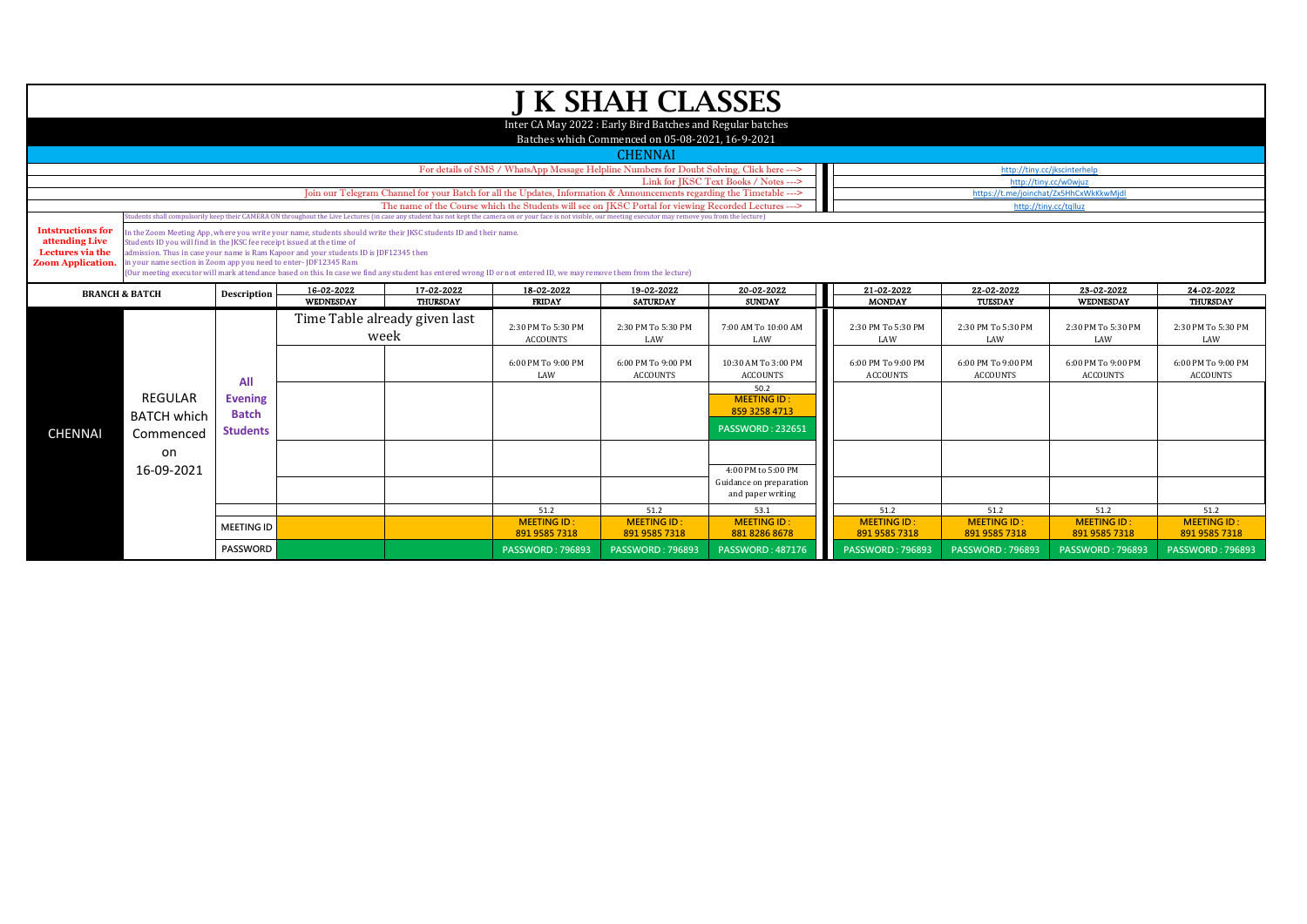|                                                                                           | <b>J K SHAH CLASSES</b><br>Inter CA May 2022: Early Bird Batches and Regular batches                                                                                                                                                                                                                                                                                                                                                                                                                                          |                         |                                                                                                                        |                                       |                                                                                                                                                                                                                 |                                                  |                                                                        |                                        |                                        |                                        |                                        |  |  |  |  |
|-------------------------------------------------------------------------------------------|-------------------------------------------------------------------------------------------------------------------------------------------------------------------------------------------------------------------------------------------------------------------------------------------------------------------------------------------------------------------------------------------------------------------------------------------------------------------------------------------------------------------------------|-------------------------|------------------------------------------------------------------------------------------------------------------------|---------------------------------------|-----------------------------------------------------------------------------------------------------------------------------------------------------------------------------------------------------------------|--------------------------------------------------|------------------------------------------------------------------------|----------------------------------------|----------------------------------------|----------------------------------------|----------------------------------------|--|--|--|--|
|                                                                                           |                                                                                                                                                                                                                                                                                                                                                                                                                                                                                                                               |                         |                                                                                                                        |                                       |                                                                                                                                                                                                                 | Batches which Commenced on 05-08-2021, 16-9-2021 |                                                                        |                                        |                                        |                                        |                                        |  |  |  |  |
|                                                                                           |                                                                                                                                                                                                                                                                                                                                                                                                                                                                                                                               |                         |                                                                                                                        |                                       |                                                                                                                                                                                                                 | <b>CHENNAI</b>                                   |                                                                        |                                        |                                        |                                        |                                        |  |  |  |  |
|                                                                                           |                                                                                                                                                                                                                                                                                                                                                                                                                                                                                                                               |                         |                                                                                                                        |                                       | For details of SMS / WhatsApp Message Helpline Numbers for Doubt Solving, Click here --->                                                                                                                       |                                                  |                                                                        |                                        |                                        | http://tiny.cc/jkscinterhelp           |                                        |  |  |  |  |
|                                                                                           |                                                                                                                                                                                                                                                                                                                                                                                                                                                                                                                               |                         |                                                                                                                        |                                       |                                                                                                                                                                                                                 | http://tiny.cc/w0wjuz                            |                                                                        |                                        |                                        |                                        |                                        |  |  |  |  |
|                                                                                           |                                                                                                                                                                                                                                                                                                                                                                                                                                                                                                                               |                         | Join our Telegram Channel for your Batch for all the Updates, Information & Announcements regarding the Timetable ---> |                                       | https://t.me/joinchat/Zx5HhCxWkKkwMjdl                                                                                                                                                                          |                                                  |                                                                        |                                        |                                        |                                        |                                        |  |  |  |  |
|                                                                                           |                                                                                                                                                                                                                                                                                                                                                                                                                                                                                                                               |                         |                                                                                                                        |                                       | The name of the Course which the Students will see on IKSC Portal for viewing Recorded Lectures --->                                                                                                            |                                                  |                                                                        |                                        |                                        | http://tiny.cc/tqlluz                  |                                        |  |  |  |  |
|                                                                                           |                                                                                                                                                                                                                                                                                                                                                                                                                                                                                                                               |                         |                                                                                                                        |                                       | tudents shall compulsorily keep their CAMERA ON throughout the Live Lectures (in case any student has not kept the camera on or your face is not visible, our meeting executor may remove you from the lecture) |                                                  |                                                                        |                                        |                                        |                                        |                                        |  |  |  |  |
| <b>Intstructions for</b><br>attending Live<br>Lectures via the<br><b>Zoom Application</b> | In the Zoom Meeting App, where you write your name, students should write their JKSC students ID and their name.<br>Students ID you will find in the IKSC fee receipt issued at the time of<br>admission. Thus in case your name is Ram Kapoor and your students ID is JDF12345 then<br>in your name section in Zoom app you need to enter-JDF12345 Ram<br>(Our meeting executor will mark attendance based on this. In case we find any student has entered wrong ID or not entered ID, we may remove them from the lecture) |                         |                                                                                                                        |                                       |                                                                                                                                                                                                                 |                                                  |                                                                        |                                        |                                        |                                        |                                        |  |  |  |  |
|                                                                                           | 20-02-2022<br>16-02-2022<br>17-02-2022<br>18-02-2022<br>19-02-2022<br><b>BRANCH &amp; BATCH</b><br>Description                                                                                                                                                                                                                                                                                                                                                                                                                |                         |                                                                                                                        |                                       |                                                                                                                                                                                                                 |                                                  |                                                                        |                                        | 22-02-2022                             | 23-02-2022                             | 24-02-2022                             |  |  |  |  |
|                                                                                           |                                                                                                                                                                                                                                                                                                                                                                                                                                                                                                                               |                         | WEDNESDAY                                                                                                              | THURSDAY                              | <b>FRIDAY</b>                                                                                                                                                                                                   | <b>SATURDAY</b>                                  | <b>SUNDAY</b>                                                          | <b>MONDAY</b>                          | TUESDAY                                | WEDNESDAY                              | THURSDAY                               |  |  |  |  |
|                                                                                           |                                                                                                                                                                                                                                                                                                                                                                                                                                                                                                                               |                         |                                                                                                                        | Time Table already given last<br>week | 7:00 AM To 10:00 AM<br><b>ACCOUNTS</b>                                                                                                                                                                          | 7:00 AM To 10:00 AM<br>LAW                       | 7:00 AM To 10:00 AM<br>LAW                                             | 7:00 AM To 10:00 AM<br>LAW             | 7:00 AM To 10:00 AM<br>LAW             | 7:00 AM To 10:00 AM<br>LAW             | 7:00 AM To 10:00 AM<br>LAW             |  |  |  |  |
|                                                                                           |                                                                                                                                                                                                                                                                                                                                                                                                                                                                                                                               |                         |                                                                                                                        |                                       | 10:30 AM To 1:30 PM<br>LAW                                                                                                                                                                                      | 10:30 AM To 1:30 PM<br><b>ACCOUNTS</b>           | 10:30 AM To 3:00 PM<br><b>ACCOUNTS</b>                                 | 10:30 AM To 1:30 PM<br><b>ACCOUNTS</b> | 10:30 AM To 1:30 PM<br><b>ACCOUNTS</b> | 10:30 AM To 1:30 PM<br><b>ACCOUNTS</b> | 10:30 AM To 1:30 PM<br><b>ACCOUNTS</b> |  |  |  |  |
| <b>CHENNAI</b>                                                                            | REGULAR<br><b>BATCH which</b>                                                                                                                                                                                                                                                                                                                                                                                                                                                                                                 | <b>Morning</b><br>batch |                                                                                                                        |                                       |                                                                                                                                                                                                                 |                                                  | 50.2<br><b>MEETING ID:</b><br>859 3258 4713<br><b>PASSWORD: 232651</b> |                                        |                                        |                                        |                                        |  |  |  |  |
|                                                                                           | on<br>23-09-2021                                                                                                                                                                                                                                                                                                                                                                                                                                                                                                              |                         |                                                                                                                        |                                       |                                                                                                                                                                                                                 |                                                  | 4:00 PM to 5:00 PM                                                     |                                        |                                        |                                        |                                        |  |  |  |  |
|                                                                                           | Commenced                                                                                                                                                                                                                                                                                                                                                                                                                                                                                                                     |                         |                                                                                                                        |                                       |                                                                                                                                                                                                                 |                                                  | Guidance on preparation                                                |                                        |                                        |                                        |                                        |  |  |  |  |
|                                                                                           |                                                                                                                                                                                                                                                                                                                                                                                                                                                                                                                               |                         |                                                                                                                        |                                       |                                                                                                                                                                                                                 |                                                  | and paper writing                                                      |                                        |                                        |                                        |                                        |  |  |  |  |
|                                                                                           |                                                                                                                                                                                                                                                                                                                                                                                                                                                                                                                               |                         |                                                                                                                        |                                       | 50.2                                                                                                                                                                                                            | 50.2                                             | 53.1                                                                   | 50.2                                   | 50.2                                   | 50.2                                   | 50.2                                   |  |  |  |  |
|                                                                                           |                                                                                                                                                                                                                                                                                                                                                                                                                                                                                                                               | <b>MEETING ID</b>       |                                                                                                                        |                                       | <b>MEETING ID:</b><br>859 3258 4713                                                                                                                                                                             | <b>MEETING ID:</b><br>859 3258 4713              | <b>MEETING ID:</b><br>881 8286 8678                                    | <b>MEETING ID:</b><br>859 3258 4713    | <b>MEETING ID:</b><br>859 3258 4713    | <b>MEETING ID:</b><br>859 3258 4713    | <b>MEETING ID:</b><br>859 3258 4713    |  |  |  |  |
|                                                                                           |                                                                                                                                                                                                                                                                                                                                                                                                                                                                                                                               | <b>PASSWORD</b>         |                                                                                                                        |                                       | <b>PASSWORD: 232651</b>                                                                                                                                                                                         | <b>PASSWORD: 232651</b>                          | <b>PASSWORD: 487176</b>                                                | <b>PASSWORD: 232651</b>                | <b>PASSWORD: 232651</b>                | <b>PASSWORD: 232651</b>                | <b>PASSWORD: 232651</b>                |  |  |  |  |